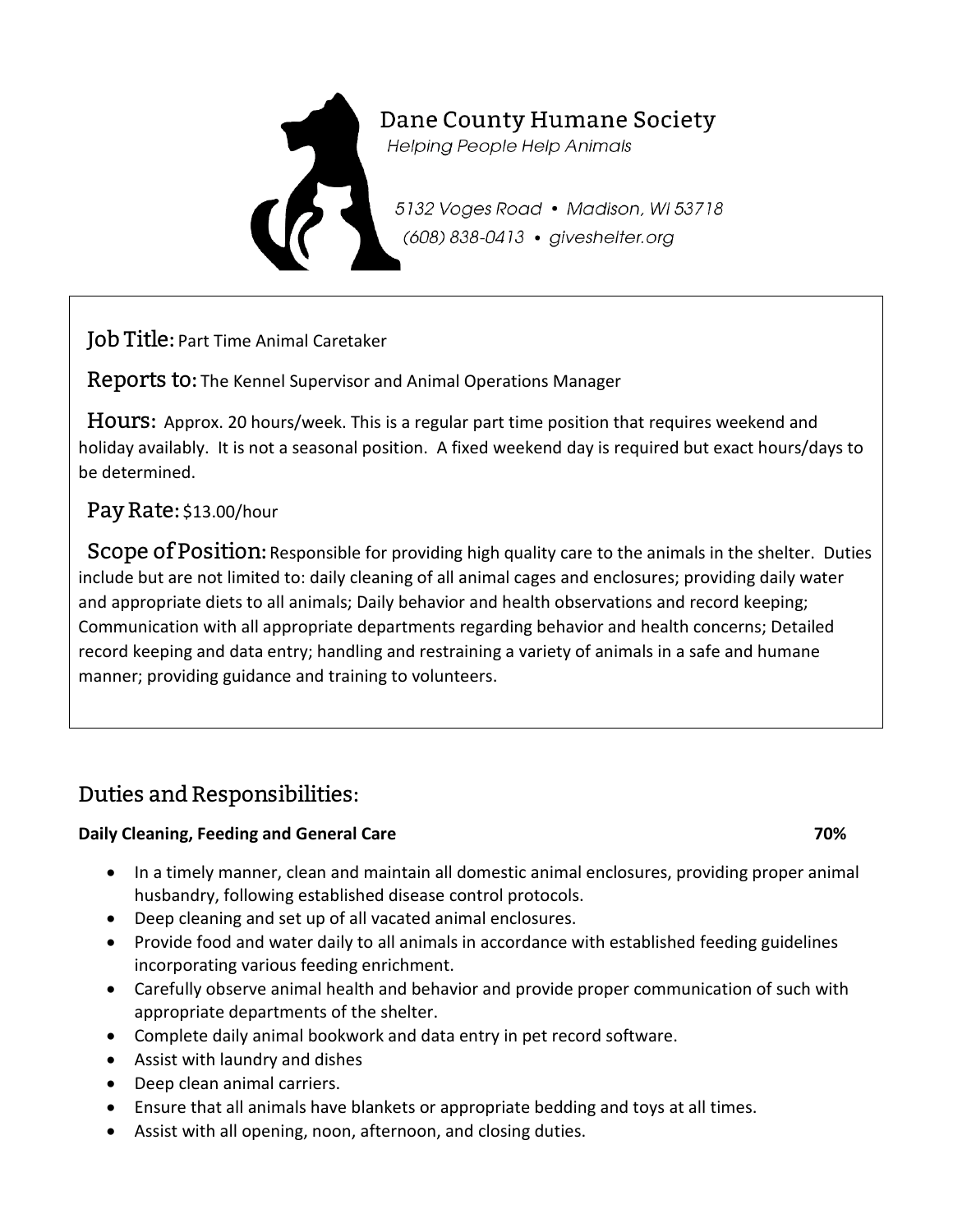- Ensure the cleanliness and organization of assigned work area, including daily removal of trash and clutter.
- Maintain outside of buildings in a clean and orderly manner.
- Repair or report any broken or damaged equipment in a timely manner
- Restock all work areas
- Work Cooperatively; provide training and courteous assistance to volunteers and coworkers
- Other duties as required.

#### **Internal Communications 15%**

- Report/consult with shelter medical staff about animal medical concerns.
- Inform Animal Operations Manager and/or Kennel Supervisor of animals that may not be suitable for adoption, space issues and anything else that would reduce the flow of animals from the admitting rooms to other areas within the shelter.
- Monitor inventory of supplies and notify appropriate personnel when supplies are needed.
- Enter all information into the computer especially when moving animals from cages, kennels or rooms. Keep all paperwork and addendums updated and accurate including treatment records.
- Communicate effectively and completely on all documentation, including date, time, and initials for every note or memo written.
- Communicate with the Canine Behavior Team about the dogs' well-being while in the shelter.
- Communicate with the Adoption Center about any pertinent information to convey to potential adopters.
- Other duties as assigned.

#### **Animal Handling and Enrichment 15%**

- Handle and restrain a variety of animals in a safe and humane manner as needed.
- Provide bathroom breaks to the dog population as needed.
- Assist with grooming of animals as needed.
- Provide safe movement of animals to different enclosures
- As time allows, promote the mental health of the animals by providing enrichment including exercise, walks, activities, and human companionship.
- Participate in behavior shaping/training of animals to enhance their adoptability
- Other duties as assigned.

#### **Additional Job Duties**

- Comply with all DCHS policies, procedures and protocols.
- Field general inquiries from public, always maintaining a calm, courteous manner.
- Other duties as required

### Qualifications/Requirements:

• High school or equivalent education, with advanced training or experience with a wide variety of animals preferred.